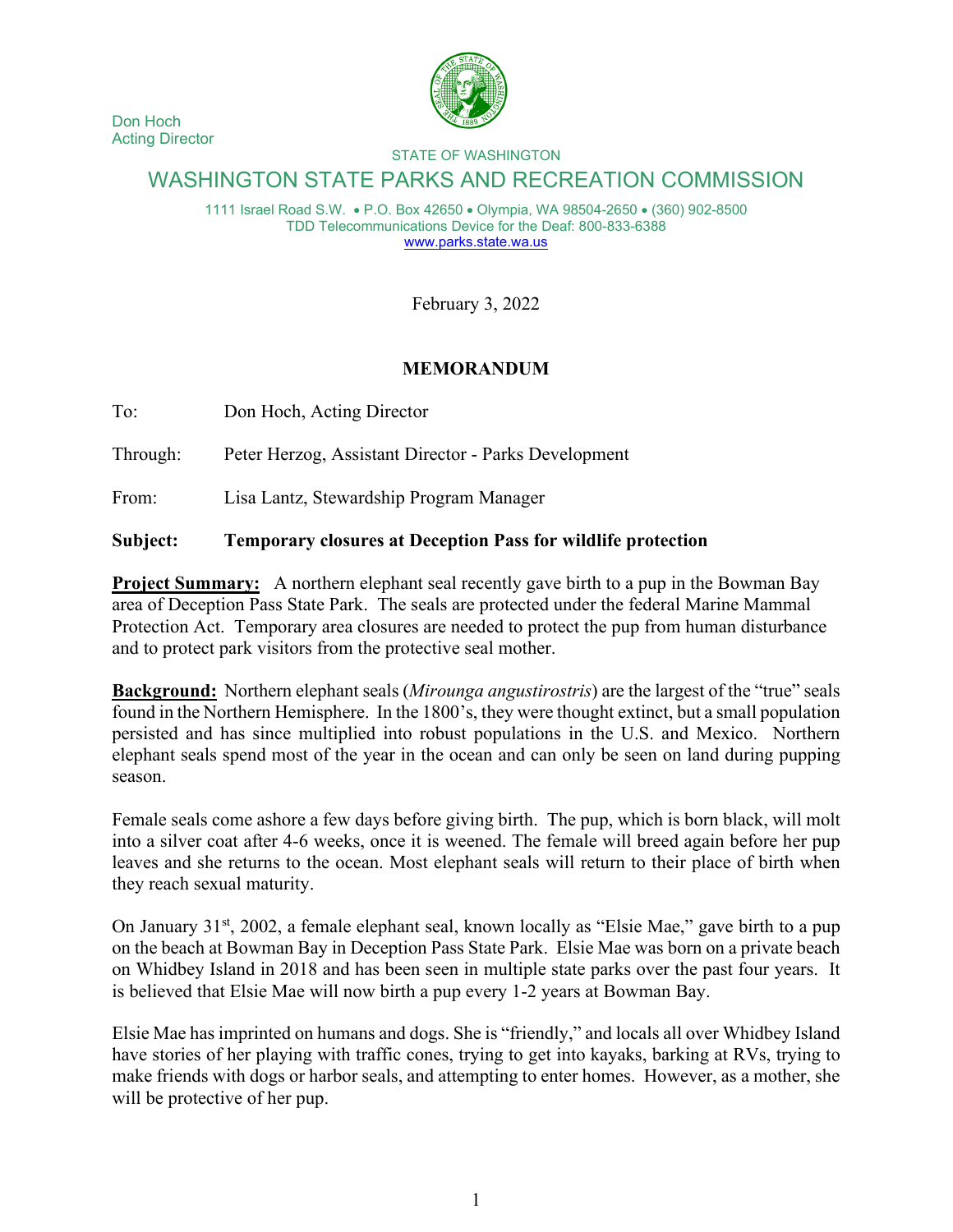All marine mammals are protected under the Marine Mammal Protection Act of 1972 (16 USC 1361-1407). It is against federal law to harass or otherwise "take" marine mammals, including disrupting important behavioral patterns such as resting, nursing, feeding, or breeding. Harassing these animals in any way that disturbs their natural behavior could face civil penalties of up to \$11,000 in fines and possibly one year in prison.

To protect Elsie Mae and her pup, it is necessary to take steps to keep visitors and pets at a distance. Temporarily closing public access to the area around Elsie Mae and her pup, as well as prohibiting pets in the surrounding area, will help to keep the seals safe and protect the public from a potentially protective mother seal.

**Authority:** Washington Administrative Code (WAC) provides State Parks' director with authority to close parks areas for specific purposes. Temporary closures are allowed under WAC 352-32-020 (2): "The director or designee may, for a specified period or periods of time, close any state park area to public access if the director or designee concludes that such a closure is necessary for the protection of the health, safety, and welfare of the public, park visitors or staff, or park resources."

Additionally, WAC 352-32-060 (4) states: *"*In any state park area, pets or domestic animals, except for assistance dogs for persons with disabilities, may be prohibited in areas where there could be conflict with domestic livestock or agricultural activities on adjacent land, for the protection of wildlife, sensitive natural systems, special cultural areas, or for other recreational or health and safety purposes, if approved by the director or designee and so posted."

**Risk:** While some visitors may be disappointed about restricted access at Bowman Bay, allowing visitors and pets in the area pose risks:

- 1) A pet may harm or kill the seal pup
- 2) Elephant seals have large sharp teeth and can bite. In addition, they carry bacteria that can cause serious infections for humans and pets. Elsie Mae may harm or kill a pet to protect her young.
- 3) Female seals fast while nursing their young. Disturbance by humans/pets can cause Elsie Mae to expend extra energy, negatively impacting her well-being.
- 4) Harassing Elsie Mae and her pup is a violation of the federal Marine Mammal Act.

**Fiscal Impact:** The closures could negatively impact Discover Pass sales, but the impact is expected to be small.

**Coordination with Other Divisions, Programs, and Agencies:** The closures were requested by Jason Armstrong, Deception Pass Area Manager. Stewardship staff further coordinated the closures with Jon Crimmins, Northwest Region Manager.

**Requested Action:** Staff recommends that the Director close lower Bowman Bay to public access, pursuant to WAC 352-32-020 (2), and close the surrounding area to pets, pursuant to WAC 352-32-060(4). The closure areas are illustrated in *Figure 1. Bowman Bay temporary closures for elephant seals.* It is recommended that the closure go into effect immediately upon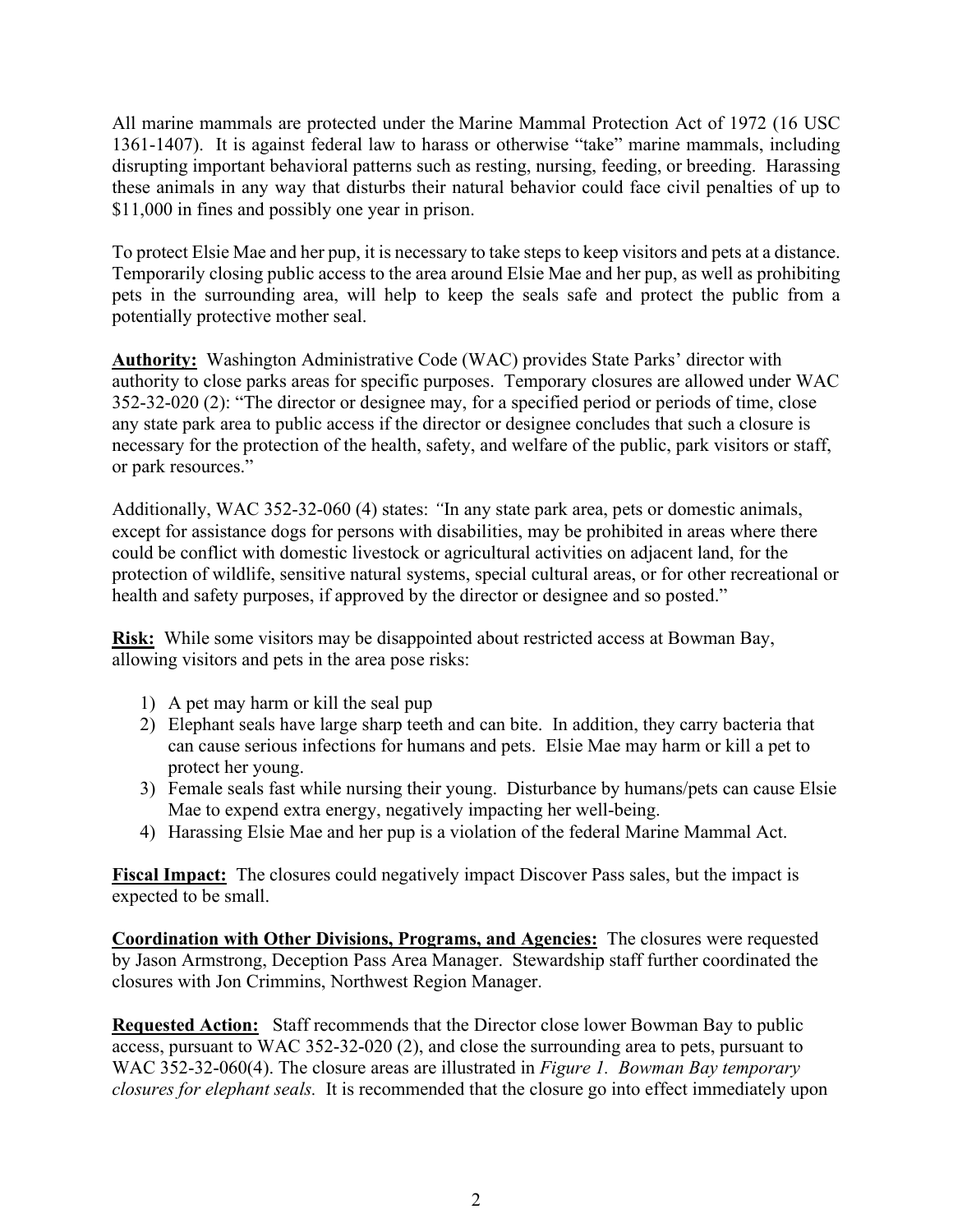approval and extend for ten weeks, through April 15, 2022, to provide protection for the seal pup. The closure period could be shortened if the pup no longer requires protection.

I approve the staff recommendation to close the Bowman Bay areas depicted in Figure 1. The closure will go into effect immediately and extend through April 15, 2022.

This action is exempt from the procedural requirements of SEPA under WAC 197-11-800 (12) **Enforcement and inspections.**

Don Hoch, Acting Director Date